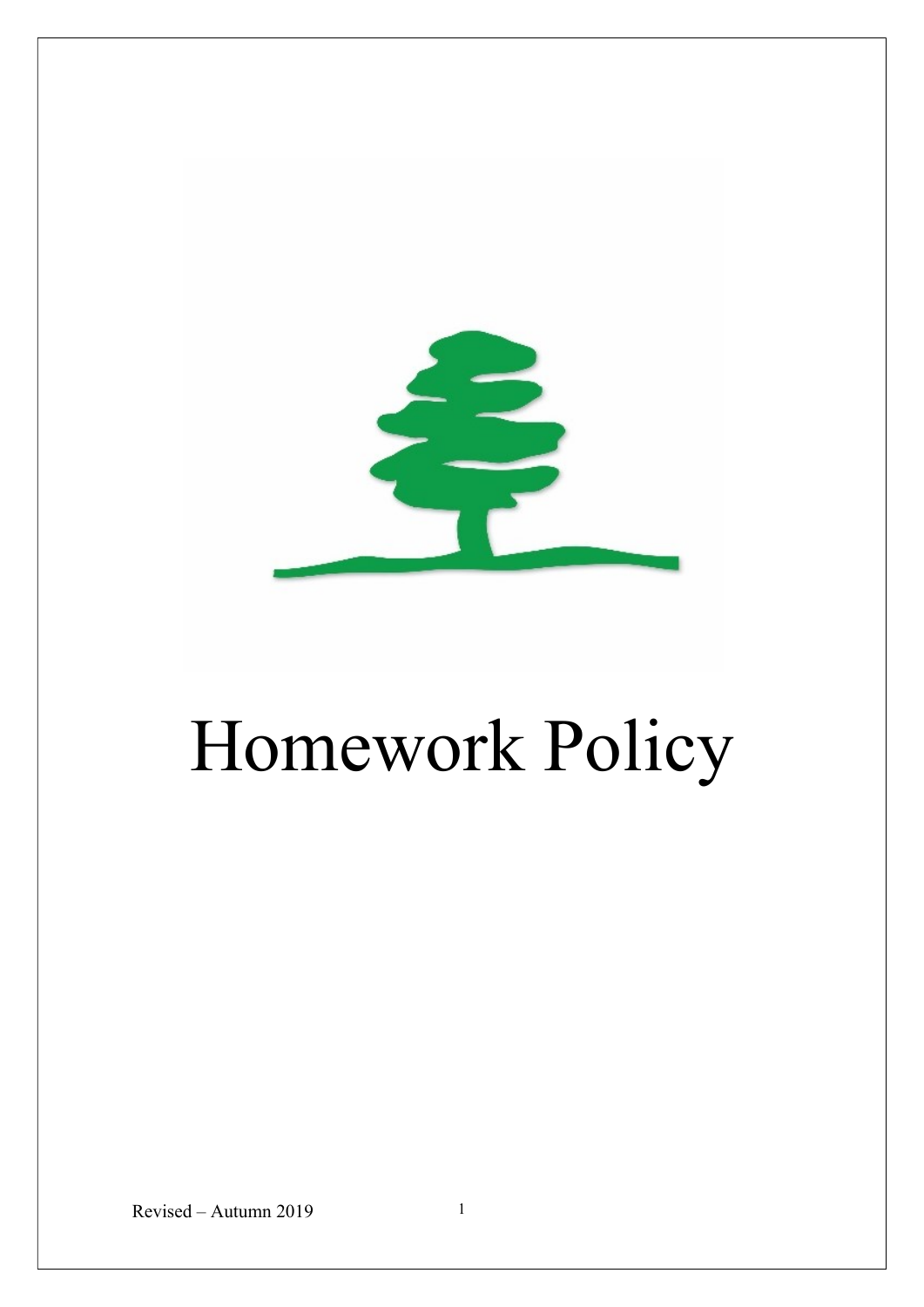

# Homework Policy

# 1 Introduction

1.1 At St Bartholomew's homework is seen as an enhancement to the curriculum taught in school and an opportunity to reinforce concepts and skills learnt. It is a way of promoting a home/school partnership in education which benefits children's progress and attainment. Homework is a direct link for parents to monitor and be actively involved in the child's learning. It also enables pupils to research topics in advance.

# 2 Rationale for homework

- 2.1 Homework is an important part of a child's education, and can add much to a child's development. We recognise that the educational experience that any school by itself can provide is limited by the time and resources available; children can therefore benefit greatly from the complementary learning that they do at home. One of the aims of our teaching is for children to develop as independent learners, and we believe that doing homework is one of the main ways in which children can acquire, develop and revise the skills of independent learning for life long learning.
- 2.2 Homework can play a positive role in raising a child's level of attainment. However, we also acknowledge the important role of play and free time in a child's growth and development. While homework is important, it should not prevent children from taking part in the activities of various out-of-school clubs and of other organisations that play an important part in the lives of our pupils. We are well aware that children spend more time at home than at school, and we believe they develop their interests and skills to the full only when parents encourage them to make maximum use of the opportunities available outside school.

# 3 Aims and objectives

- 3.1 The aims and objectives of homework are:
	- to support pupils in making maximum progress in their academic and personal development;
	- to help pupils develop the skills of an independent learner;
	- to promote cooperation between home and school in supporting each child's learning;
	- to extend aspects of the curriculum:
	- to provide educational experiences only possible outside of school;
	- to consolidate and reinforce the learning done in school, and to allow children to practise skills taught in lessons;
	- to help children develop good work habits for the future.

# 4 Types of homework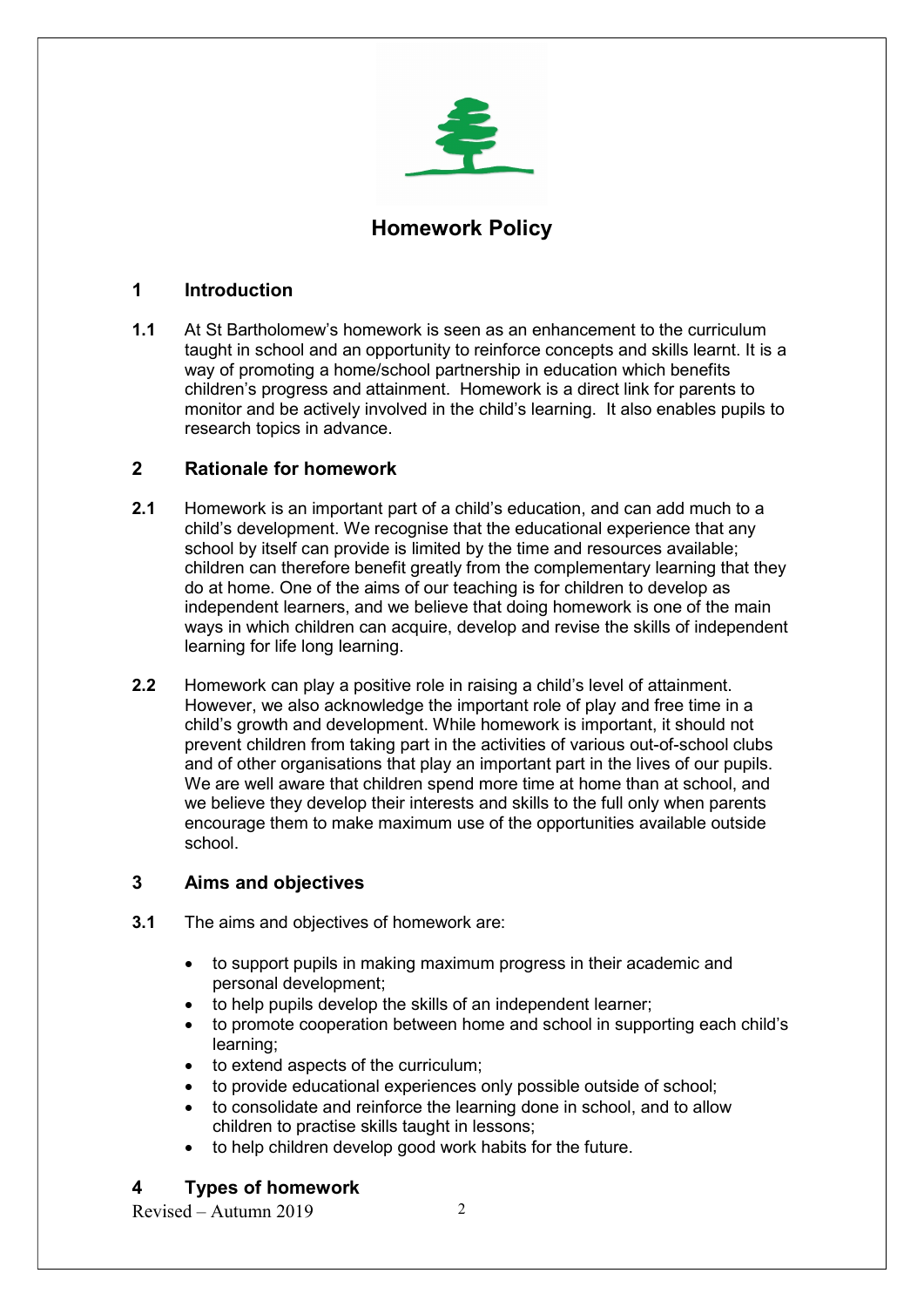- 4.1 Homework is planned and prepared alongside all other programmes of learning and will reflect the learning taking place in school. Children are set one main piece of homework each week. In addition, a topic grid, each half term, provides ideas of other topic activities that are optional. Children may complete none, some or all of these activities as they wish.
- 4.2 A great variety of types of topic homework activities are set throughout school. (see Appendix 1) following a clearly outlined routine.
- 4.3 Homework completed well is acknowledged and praised following standard school procedures – eg Head Teacher sticker, house points etc. There may be issues arising from the work, which the teacher will follow up in lesson time.
- 4.4 We recognise that children have individual learning styles, which means that some tasks can be completed in a number of different ways, while others demand a particular approach.
- 4.5 The homework procedures for each year group are communicated to the children and parents in the termly projection of work letters.

# 5 Amount of homework

5.1 As children move through the school, we increase the amount of homework that we give the children. We expect children in Foundation Stage and Key Stage 1 to spend no more than half an hour doing one homework task. We expect children in Years 3 and 4 to spend no more than 45 minutes per homework task, and children in Years 5 and 6 to spend no more that one hour per task. Parents and carers must use their own discretion in applying these guidelines to their own children.

# 6 Inclusion and homework

6.1 We set homework for all children as a normal part of school life. We ensure that all tasks set are age-appropriate to the ability of the class, and we endeavour to adapt any task set so that all children can contribute in a positive way. We welcome help and guidance from the child's family or others to enable the child to gain maximum benefit from the homework task. We value and celebrate the cultural diversity of our pupils and their families, and we appreciate the enrichment that this brings.

# 7 The role of parents

- 7.1 Parents have a vital role to play in their child's education, and homework is an important part of this process. We ask parents to encourage their child to complete the homework tasks that are set. We invite them to help their children as and when they feel it to be necessary and to provide them with the sort of environment that allows children to do their best. Parents can support their child by providing a good working space at home, appropriate equipment, by enabling their child to visit the library regularly, and by actively supporting the work that their child is doing.
- 7.2 Parents are invited to check and comment on the completed work if they wish.
- 7.3 If parents have any questions about an individual piece of homework, they should, in the first instance, contact the child's class teacher. Any general comments or questions related to homework and school procedures should be directed to the Head Teacher.